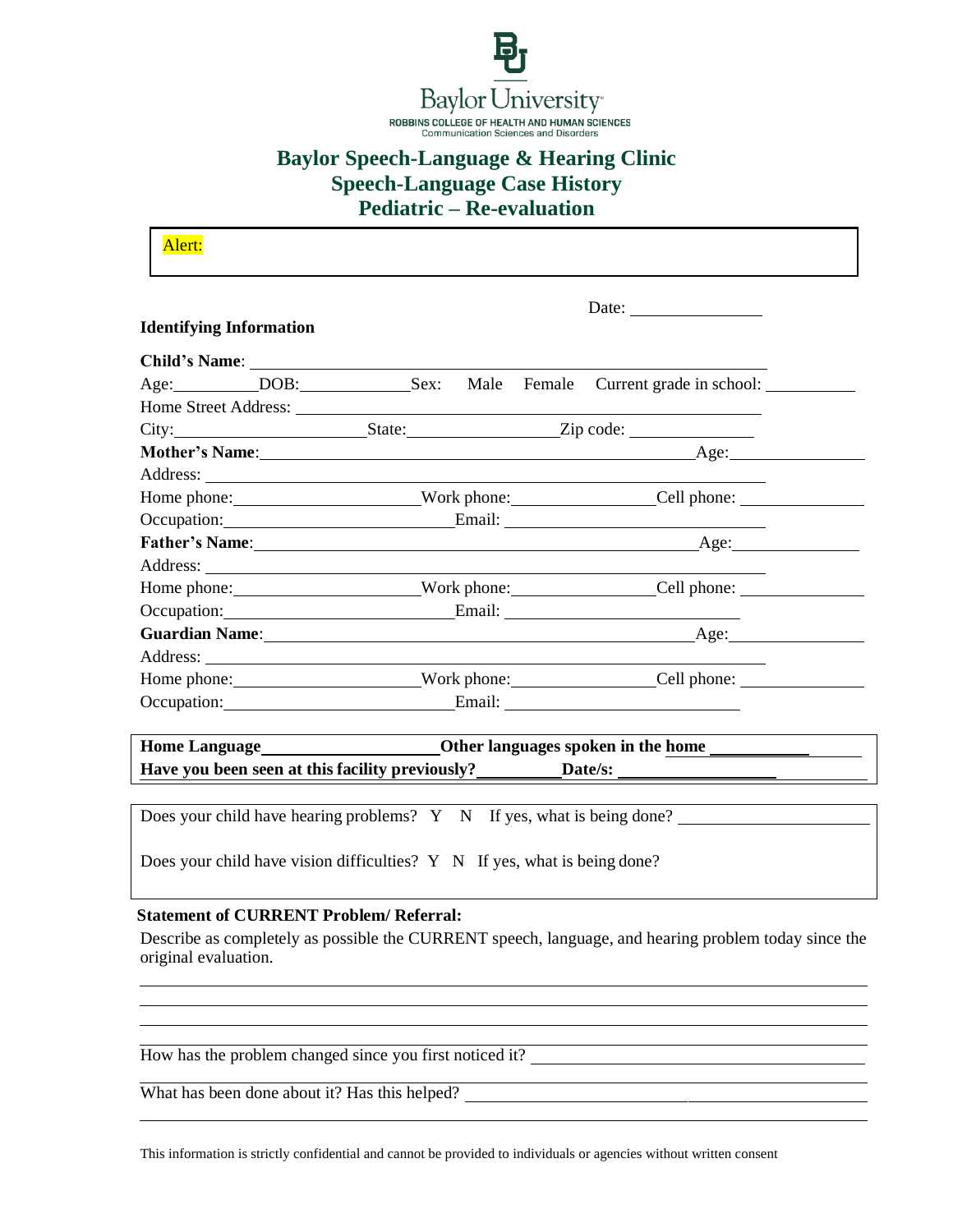Is your child aware of the problem? Explain

|  |  |  |  | Tell your child's reaction to his own speech difficulties |
|--|--|--|--|-----------------------------------------------------------|
|--|--|--|--|-----------------------------------------------------------|

Tell the reaction of you and other family members to the problem

#### **Please tell us more about recent evaluations or services provided with approximate dates:**

| Speech therapy:                  | Physical therapy:                  |
|----------------------------------|------------------------------------|
| Occupational therapy:            | Cook's Children's Hospital, Dallas |
| Scottish Rite Hospital, Dallas   | Callier Center, Dallas             |
| Klaras Center, Waco              | MHMR, Waco/other                   |
| <b>Child Protective Services</b> | Counseling services                |
| Psychological services           | Public school                      |
| Audiology                        | Other                              |

#### **Family**

Others living in the home:

| Name | Age | Relationship | Diagnosed Speech/Learning Problem |
|------|-----|--------------|-----------------------------------|
|      |     |              |                                   |
|      |     |              |                                   |
|      |     |              |                                   |

## **Prenatal, Birth History, and Child Development were provided on original form. Yes No**

# **Emotional and Behavioral changes since initial evaluation.**

Check if they apply:

| <b>Behavior</b>                          | Home | <b>School</b> | Other |
|------------------------------------------|------|---------------|-------|
| Compliant behavior                       |      |               |       |
| Learning problems                        |      |               |       |
| High activity level for age              |      |               |       |
| Difficulty following directions          |      |               |       |
| Difficulty maintaining attention         |      |               |       |
| Impulsivity (not thinking before acting) |      |               |       |
| Difficulty playing with others           |      |               |       |
| Prefers to play by him/herself           |      |               |       |
| Difficulty getting along with peers      |      |               |       |
| Problems with adult authority            |      |               |       |
| Aggressive                               |      |               |       |
| Behavior problems                        |      |               |       |
| Friendly, outgoing                       |      |               |       |
| Shy                                      |      |               |       |
| Easily distracted by:                    |      |               |       |

Toys or activities the child prefers to play with: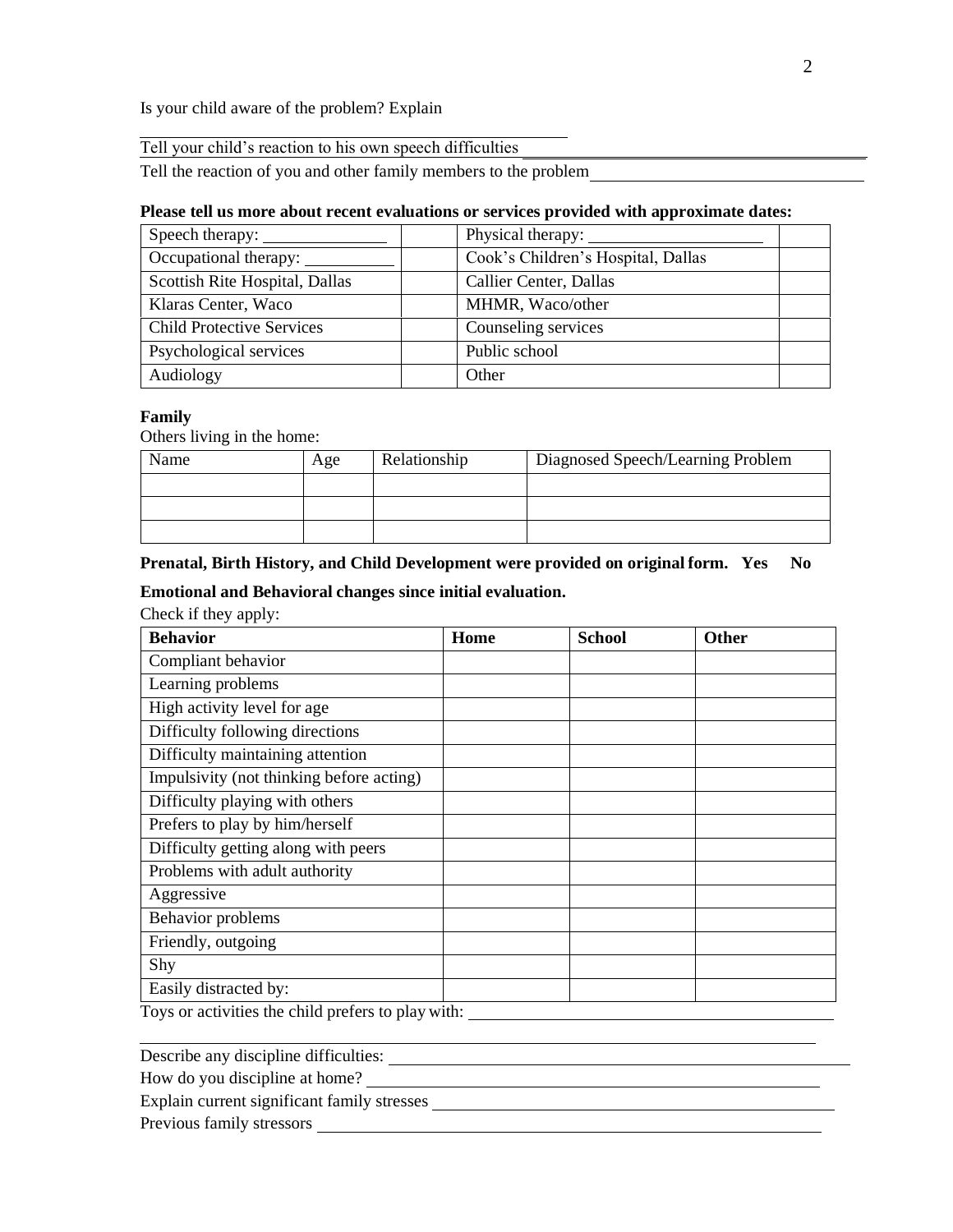**Speech and Language Development changes since the initial evaluation.**

\_\_\_\_\_\_\_\_\_\_\_\_\_\_\_\_\_\_\_\_\_\_\_\_\_\_\_\_\_\_\_\_\_\_\_\_\_\_\_\_\_\_\_\_\_\_\_\_\_\_\_\_\_\_\_\_\_\_\_\_\_\_\_\_\_\_\_\_\_\_\_\_\_\_\_\_\_\_\_\_\_\_ \_\_\_\_\_\_\_\_\_\_\_\_\_\_\_\_\_\_\_\_\_\_\_\_\_\_\_\_\_\_\_\_\_\_\_\_\_\_\_\_\_\_\_\_\_\_\_\_\_\_\_\_\_\_\_\_\_\_\_\_\_\_\_ **\_\_\_\_\_\_\_\_\_\_\_\_\_\_\_\_\_\_\_**

**\_\_\_\_\_\_\_\_\_\_\_\_\_\_\_\_\_\_\_\_\_\_\_\_\_\_\_\_\_\_\_\_\_\_\_\_\_\_\_\_\_\_\_\_\_\_\_\_\_\_\_\_\_\_\_\_\_\_\_\_\_\_\_\_\_\_\_\_\_\_\_\_\_\_\_\_\_\_\_\_\_\_**

**\_\_\_\_\_\_\_\_\_\_\_\_\_\_\_\_\_\_\_\_\_\_\_\_\_\_\_\_\_\_\_\_\_\_\_\_\_\_\_\_\_\_\_\_\_\_\_\_\_\_\_\_\_\_\_\_\_\_\_\_\_\_\_\_\_\_\_\_\_\_\_\_\_\_\_\_\_\_\_\_\_\_**

**\_\_\_\_\_\_\_\_\_\_\_\_\_\_\_\_\_\_\_\_\_\_\_\_\_\_\_\_\_\_\_\_\_\_\_\_\_\_\_\_\_\_\_\_\_\_\_\_\_\_\_\_\_\_\_\_\_\_\_\_\_\_\_\_\_\_\_\_\_\_\_\_\_\_\_\_\_\_\_\_\_\_**

# **Speech and Language Treatment History**

#### **Medical History - additions since initial evaluation**

**List any food allergies:** 

# **Illnesses/Conditions**

Check those that apply and fill in approximate date/s:

| Allergies                           | Hearing aids-which ear R<br>L      |
|-------------------------------------|------------------------------------|
| Amputations                         | Hearing amplification device       |
| Asthma                              | Hearing problems                   |
| <b>Attention Deficit Disorder</b>   | High fevers                        |
| Augmentative communication device   | Hoarseness                         |
| Autism                              | Lengthy medication treatment       |
| Auto accidents                      | Measles                            |
| Behavior problems                   | <b>MR</b>                          |
| <b>Braces</b>                       | Nightmares                         |
| Brain injury                        | Obturator                          |
| Cerebral palsy                      | Other surgery:                     |
| Chickenpox                          | Hospitalization for                |
| Cleft palate/submucous cleft        | Pervasive Developmental Disorder   |
| Cochlear implant                    | <b>Physical Abnormalities</b>      |
| Convulsions                         | Poor appetite                      |
| Digestive problems                  | Schizophrenia                      |
| Down's Syndrome                     | School phobia                      |
| Drooling                            | <b>Seizures</b>                    |
| Dyslexia                            | Serious injury:                    |
| Ear infections                      | Hospitalization for                |
| <b>Emotional problems</b>           | Stuttering                         |
| Encephalitis                        | Swallowing problems                |
| Falls frequently/balance            | Syndrome (other):                  |
| Feeding/eating problems             | Thumbsucking                       |
| Fragile X Chromosome Disorder       | Tongue-tie                         |
| Frequent colds                      | Tonsillectomy and/or Adenoidectomy |
| Glasses                             | Tubes in ears                      |
| Hand preference<br>$\mathbf R$<br>L | Vision problems                    |
| Head injury                         | Vocal nodules                      |

Is the child currently under a doctor's care?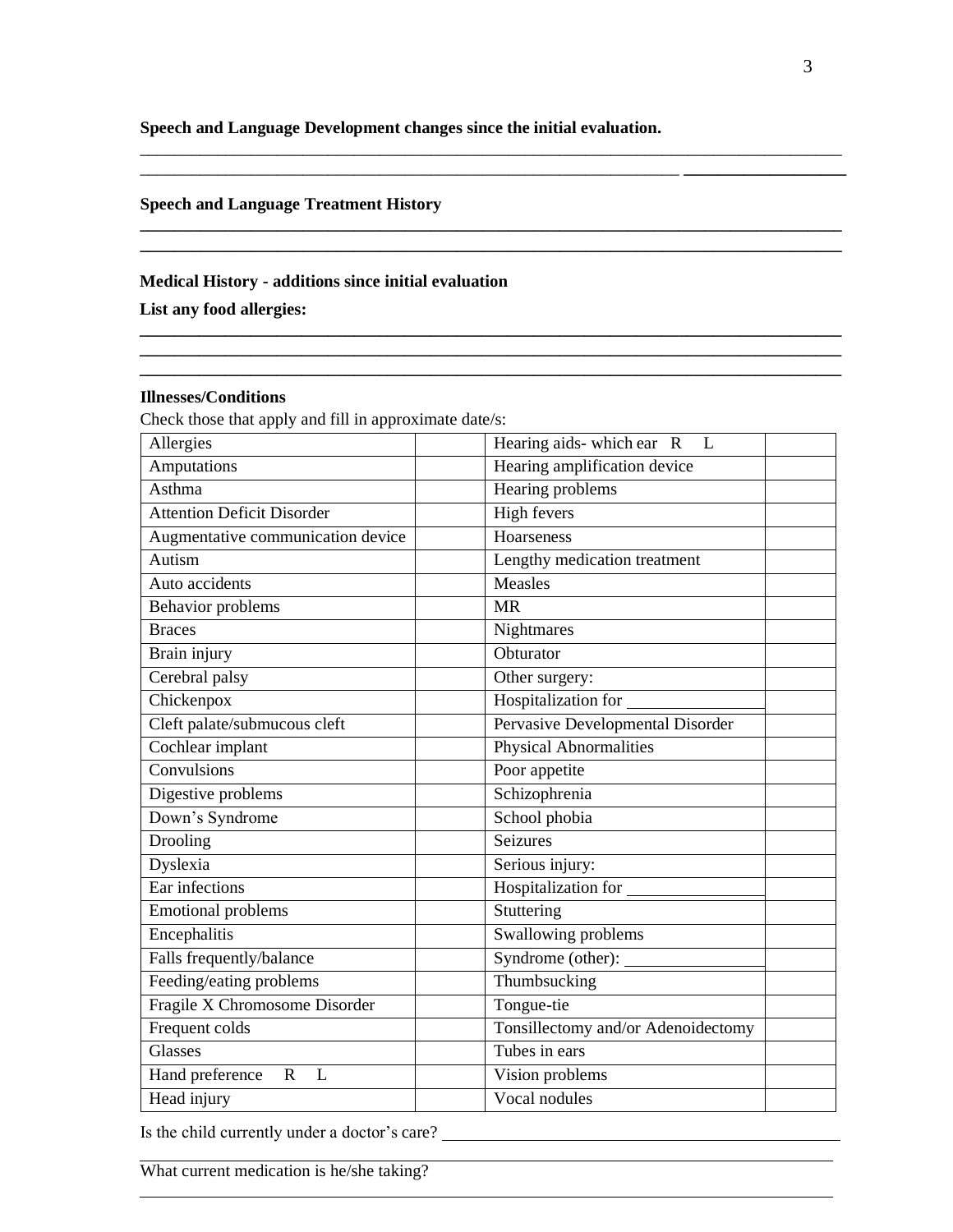| Schools attended:                  |       |         |                                                                                    |                                                                                                                                                               |
|------------------------------------|-------|---------|------------------------------------------------------------------------------------|---------------------------------------------------------------------------------------------------------------------------------------------------------------|
| School/                            | Grade | Name of | Academic                                                                           | Academic                                                                                                                                                      |
| Dates                              | Level | School  | Strengths                                                                          | Weaknesses                                                                                                                                                    |
| Day care/Nursery                   |       |         |                                                                                    |                                                                                                                                                               |
| Preschool                          |       |         |                                                                                    |                                                                                                                                                               |
| <b>PPCD</b>                        |       |         |                                                                                    |                                                                                                                                                               |
| Kindergarten                       |       |         |                                                                                    |                                                                                                                                                               |
| Elementary                         |       |         |                                                                                    |                                                                                                                                                               |
| Middle School                      |       |         |                                                                                    |                                                                                                                                                               |
| <b>High School</b>                 |       |         |                                                                                    |                                                                                                                                                               |
| Y N                                |       |         | If yes, explain Results:                                                           | What special education services has your child received for difficulties in school? (check all that apply)<br>Speech therapy resource self-contained OT Cher: |
|                                    |       |         |                                                                                    | What modifications have been used in school to support your child?                                                                                            |
| How does he/she feel about school? |       |         |                                                                                    |                                                                                                                                                               |
|                                    |       |         | Does your child learn easier for a particular style of learning? Explain:          |                                                                                                                                                               |
|                                    |       |         |                                                                                    |                                                                                                                                                               |
|                                    |       |         | Visual <sub>d</sub>                                                                |                                                                                                                                                               |
| <b>Both</b>                        |       |         |                                                                                    |                                                                                                                                                               |
|                                    |       |         |                                                                                    | Other activities your child is involved in outside of school (sports, lessons, church, tutoring, Scouts, etc.):                                               |
|                                    |       |         |                                                                                    |                                                                                                                                                               |
|                                    |       |         | Please give any additional information that will help us in evaluating your child: |                                                                                                                                                               |

<u> 1989 - Johann Barn, mars and de Branch Barn, mars and de Branch Barn, mars and de Branch Barn, mars and de Br</u>